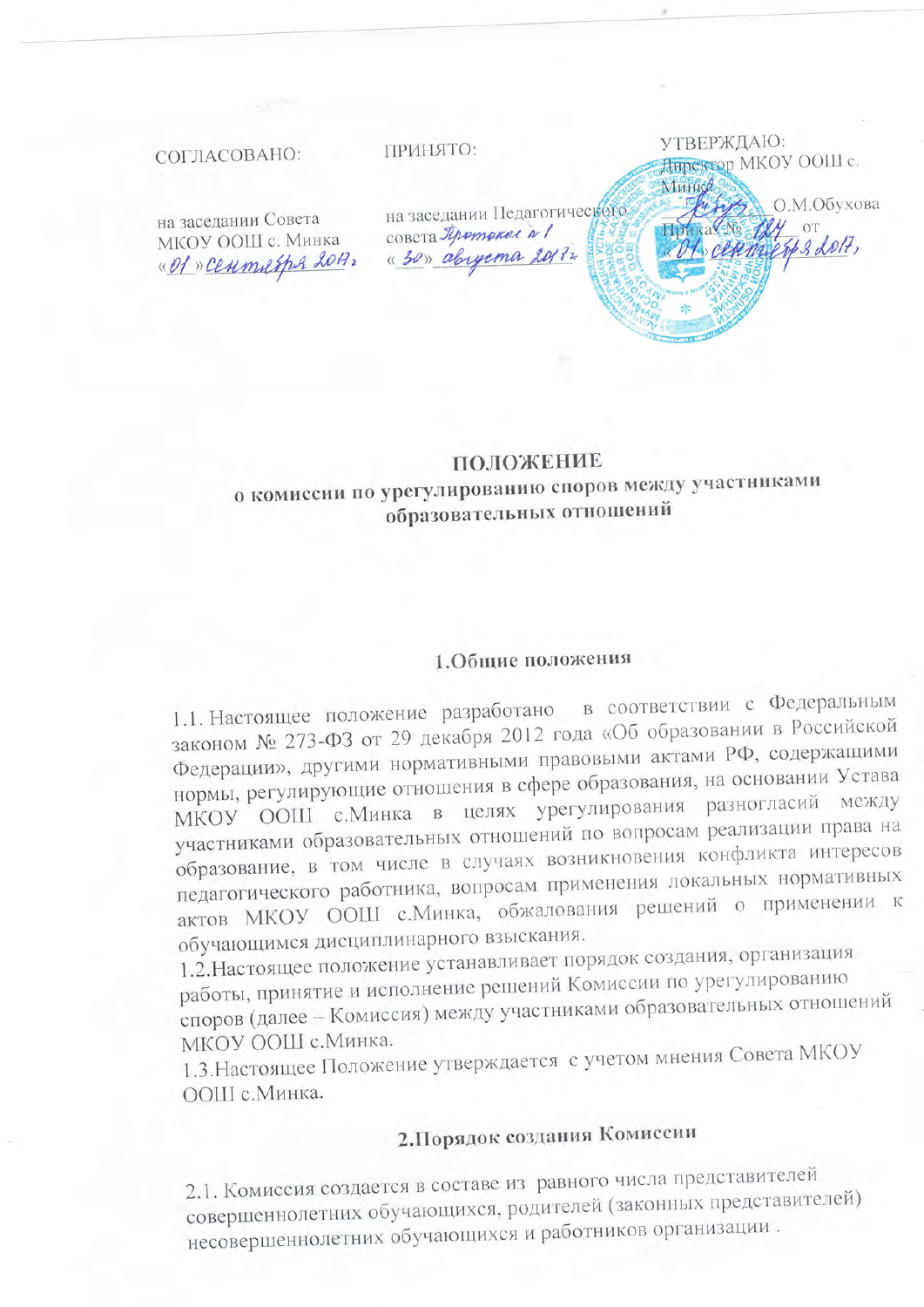кандидатуры, получившие большинство голосов на Педагогическом совете.

2.3. Избранными в состав Комиссии от родительской общественности считаются кандидаты, получившие большинство голосов на родительском комитете.

ee председателя Комиссии  $\mathbf{M}$ назначение 2.4. Утверждение членов оформляются приказом директора по образовательному учреждению.

Комиссия из своего состава избирает председателя, заместителя и секретаря.

2.5. Срок полномочий Комиссии по урегулированию споров между участниками образовательных отношений составляет 1 год.

## 3. Организация работы Комиссии

3.1. Комиссия собирается в случае возникновения конфликтной ситуации в МКОУ ООШ с. Минка, если стороны самостоятельно не урегулировали разногласия.

3.2.Заявитель может обратиться в Комиссию в десятидневный срок со дня возникновения конфликтной ситуации и нарушения его прав.

3.3. Комиссия в соответствии с полученным заявлением, заслушав мнения обеих сторон, принимает решение об урегулировании конфликтной ситуации.

3.4. Конфликтная ситуация рассматривается в присутствии заявителя и ответчика. Комиссия имеет право вызывать на заседания свидетелей конфликта, приглашать специалистов (психолога), если они не являются членами комиссии.

3.5. Работа Комиссии по урегулированию споров между участниками оформляется протоколами, которые отношений образовательных подписываются председателем Комиссии, заместителем председателя, секретарем и членами Комиссии.

3.6. Решения Комиссии принимаются простым большинством при наличии не менее 2/3 состава.

3.7. Рассмотрение заявления должно быть проведено в десятидневный срок со дня подачи заявления.

3.8. По требованию заявителя решение Комиссии может быть выдано ему в письменном виде.

3.9. Решение Комиссии является обязательным для всех участников

образовательных отношений в МКОУ ООШ с. Минка и подлежит

исполнению в сроки, предусмотренные указанным решением.

3.10 Решение Комиссии по урегулированию споров между участниками образовательных отношений может быть обжаловано в установленном законодательством РФ порядке.